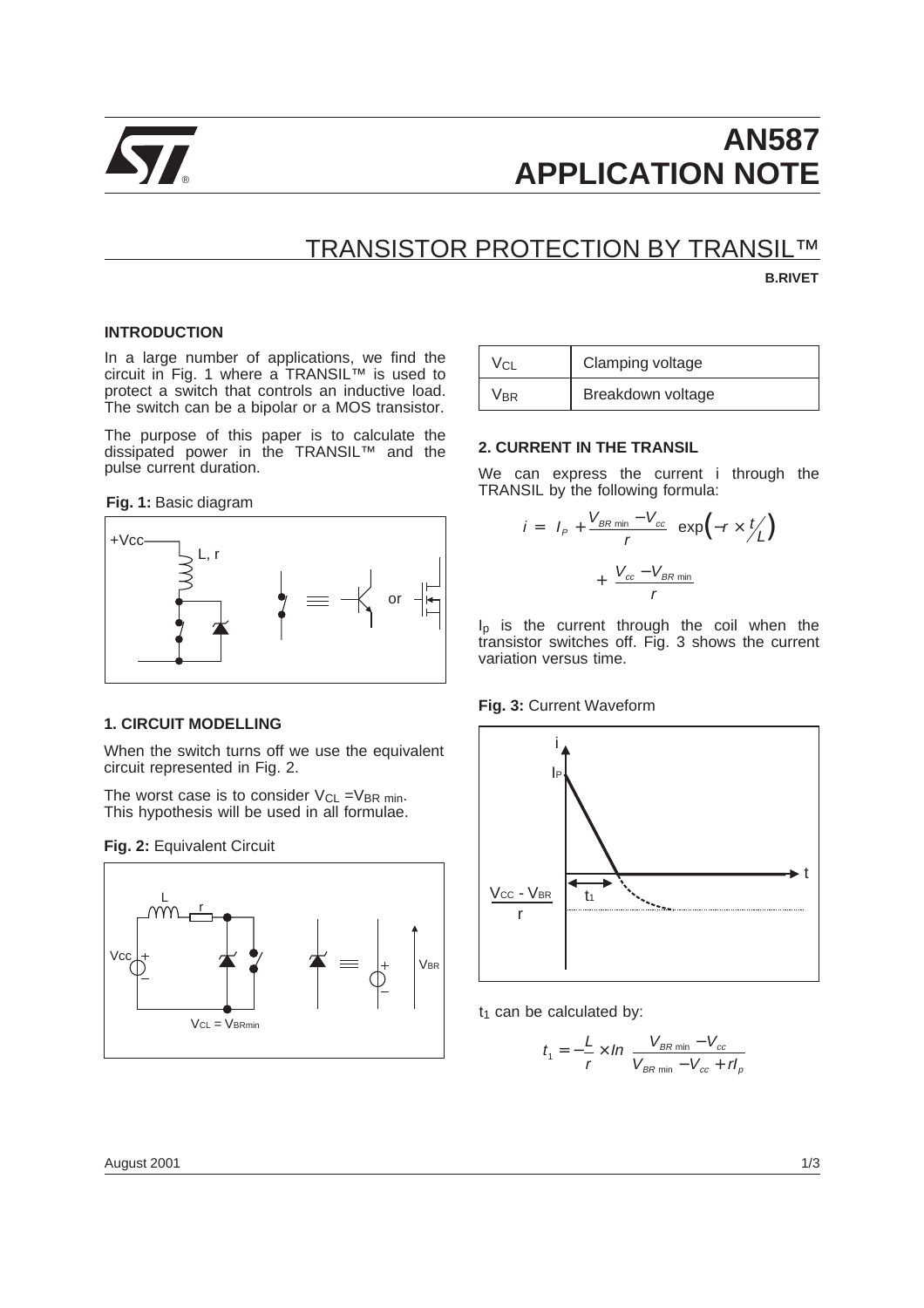# **APPLICATION NOTE**

## **3. TRANSIL POWER DISSIPATION**

We can consider two cases, single pulse operation and repetitive pulse operation.

# **3.1. Single pulse operation**

In this case, in order to define a TRANSIL we need the peak power P<sub>P</sub> and the pulse current standard duration t<sub>P</sub>.

Pp is given by:  $P_p = V_{BR \text{ min}} \times I_p$ 

If we approximate the pulse current with a triangle, the standard exponential equivalent pulse duration tp is calculated by the formula:

$$
t_{P} = -\left(14\frac{L}{2r}\right) \times ln\left(\frac{V_{BR\min} - V_{cc}}{V_{BR\min} - V_{cc} + rI_{P}}\right)
$$

The energy in the TRANSIL can be expressed by:

$$
W = \left(\frac{V_{BR \min} \times L}{r}\right) \times
$$

$$
\left[ I_P + \left(\frac{V_{BR \min} - V_{cc}}{r}\right) \ln\left(\frac{V_{BR \min} - V_{cc}}{V_{BR \min} - V_{cc} + H_P}\right) \right]
$$

When r tends to zero we find:

$$
W = \frac{1}{2} L I_{P}^{2} \left( \frac{V_{BR \min}}{V_{BR \min} - V_{cc}} \right)
$$

## **3.2. Repetitive pulse operation**

In repetitive pulse operation the power dissipation can be calculated by the following formula:

$$
P = F \times \left(\frac{V_{BR \text{ min}} \times L}{r}\right) \times
$$
\n
$$
\left[ I_P + \left(\frac{V_{BR \text{ min}} - V_{cc}}{r}\right) \ln \left(\frac{V_{BR \text{ min}} - V_{cc}}{V_{BR \text{ min}} - V_{cc} + rI_P}\right) \right]
$$

When r tends to zero we find:

$$
P = \frac{1}{2} FLI_{P}^{2} \left( \frac{V_{BR\ min}}{V_{BR\ min} - V_{cc}} \right)
$$

Where F is the switching frequency.

# **4. EXAMPLE OF APPLICATION**

A typical application would be a switched coil supplied by a battery. The different parameters of the application are:

 $V_{CC}$  = 14V, L = 10mH, r = 3, l<sub>P</sub> = 4A

**TRANSIL:** SM6HT36A, V<sub>BR min</sub> = 34.2V

## **4.1. Single pulse**

We find

$$
P_p = 32.4 \times 4 = 136.8W
$$
  

$$
t_p = \frac{-1.4 \times 10 \times 10^{-3}}{2 \times 3} ln\left(\frac{34.2 - 14}{34.2 - 14 + 3 \times 4}\right)
$$
  

$$
t_p = 1.08ms
$$

The datasheet gives  $P_P \approx 450W$  for tp = 2ms, so the SM6HT36A can be used in this application.

## **4.2. Repetitive pulse operation**

The switching frequency is equal to 10Hz so

$$
P = 10 \times \frac{34.2 \times 10 \times 10^{-3}}{3} \times
$$
\n
$$
\left[4 + \left(\frac{34.2 - 14}{3}\right) \ln\left(\frac{34.2 - 14}{34.2 - 14 + 3 \times 4}\right)\right]
$$
\n
$$
P = 980 \text{ mW}
$$

We have:

 $T_i = P.R<sub>th(j-a)</sub> + T<sub>amb max</sub>$ 

With  $T_{amb \, max} = 50^{\circ}C$ ,  $R_{th(i-a)} = 75^{\circ}C/W$  (with copper surface under each lead equal to  $2.5cm<sup>2</sup>$ ) we find:

 $T_i = 0.98 \times 75 + 50 = 123.5$ °C

Tj max beeing equal to 175°C we can also use this TRANSIL in repetitive pulse operation.